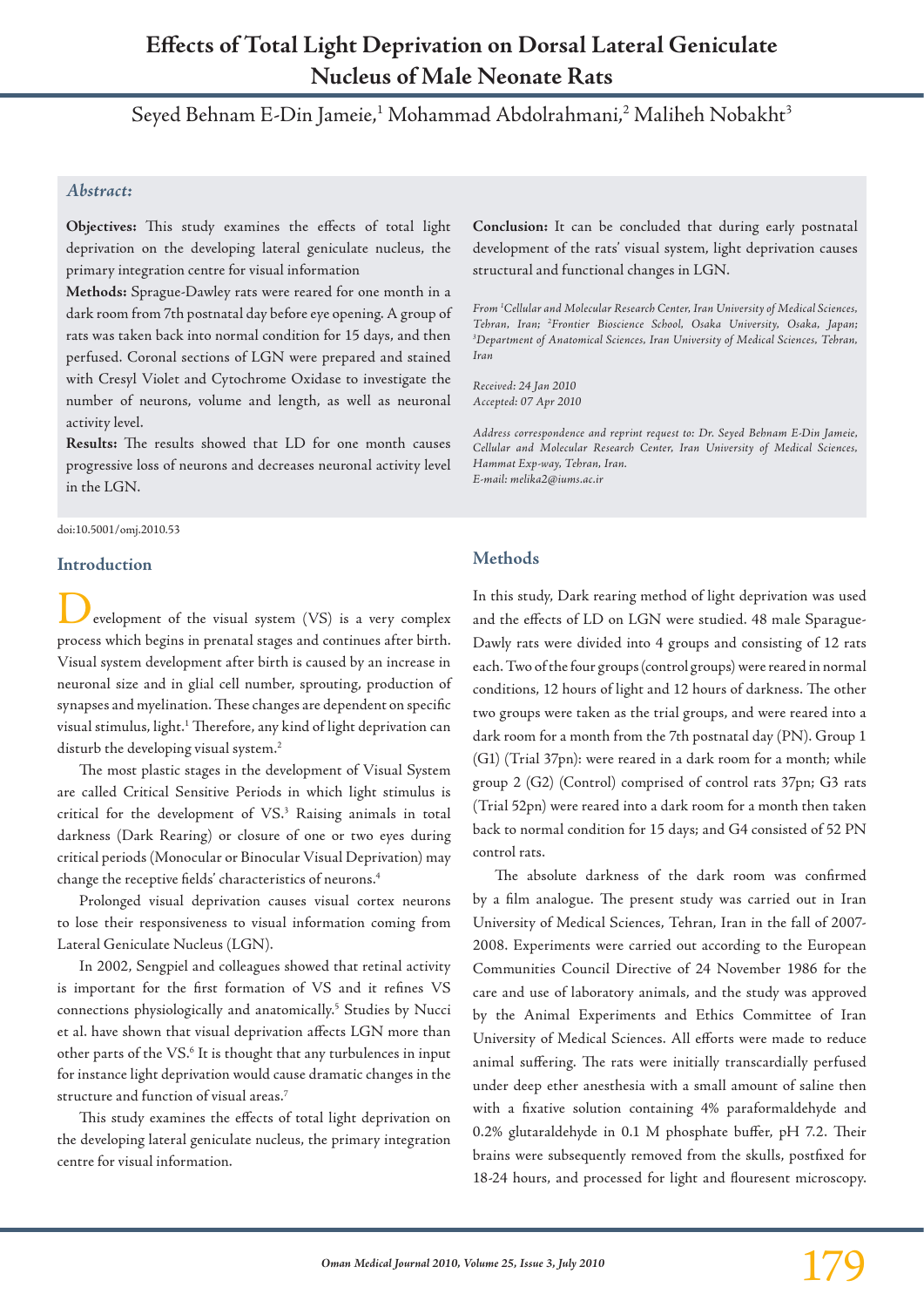The anatomical location of the LGN was determined, and the boundaries of the LGN according to Paxinos rat brain atlas are: laterally, the third ventricle, medially, the interthalamic tract, and rostrocaudally from interaural 5.70 mm to interaural 3.70 mm. According to Paxinos rat brain atlas, 50µm coronal sections of LGN were cut and stained.<sup>8</sup>

Two different staining methods including Cresyl Violet (to study the neuronal density, volume and length of LGN), and Cytochrome Oxidase (to study neuronal activity level of LGN) were used. The number of neurons was determined using the Olysiabioreports. All neurons were counted in every other section, and the lengths of single LGN neurons (35-45µm) were determined by the Olysiabioreports. Neural density was measured according to this formula $^7:$ 

Multiplication of the total area of LGN section into the thickness of the section results in the volume of each LGN section where Nn: total number of neurons in each LGN section, V: total volume of each LGN section, A: total area of each LGN section, Tt: tissue thickness, Ns: total number of sections in each LGN, V=  $A^*$ Tt, neuronal density of each LGN section =  $(Nn/V)$ , neuronal density of LGN= $\Sigma$ (Nn/V)/Ns. Thickness of the sections (50 $\mu$ m) was multiplied by the total number of LGN sections to count the length of LGN (length=Tt\*Ns).

Cytochrome Oxidase (CO) stains the more active parts of the VS dark brown and the less active parts pale yellowish brown (Figs. 1E, F, G, H). CO shows the function of an area not the function of a single neuron.9 Results were analyzed using SPSS and Excel. Statistical analysis was performed using the Paired T-Test and Kruskal-wallis test.

#### **Results**

After measuring the morphometric, functional and histological parameters results showed that between G1 (Trial 37pn) and G2 (Control 37pn), results from the cresyl violet test showed that neuronal density, volume and length of the LGN were lower in G1 than in G2. (Tables 1-3, Fig 2)

Neuronal loss in G1 was not significant but the decrease in volume and length of LGN in G1 was statistically significant. While, results from the Cytochrome Oxidase test, showed that neuronal activity level of the LGN in G1 was lower than in G2. (Figs. 1C & D)

A comparison between G3 (Trial 52pn) and G4 (Control 52pn) is demonstrated in Tables 1-3, and Fig. 2. Results from the cresyl violet test showed that neuronal density, volume and length of

the LGN in G3 were lower than those in G4, but the differences were not statistically significant. Hence, the results of Cytochrome Oxidase test showed that neuronal activity level of the LGN in G3 was lower than in G4. (Fig. 1E & F)

**Table 1:** Showing the mean rank of the Volume of LGN in different groups

| Group          | <b>Mean Rank</b> | Kruskal-Wallis Test    |  |
|----------------|------------------|------------------------|--|
| G1             | 7.17             |                        |  |
| G <sub>2</sub> | 11.25            |                        |  |
| G <sub>3</sub> | 7.60             | Asym. Sig. = $0.016**$ |  |
| G4             | 17.5             |                        |  |

**Table 2:** Showing the mean differences of length of LGN in different groups

| Group          | Mean $+SD$         | t-test      |
|----------------|--------------------|-------------|
| G <sub>1</sub> | $1790.00 + 102.47$ | $F = 5.471$ |
| G2             | 1841.67±58.45      | $p=0.044**$ |
| G <sub>3</sub> | 2116.67+194.07     | $F = 0.007$ |
| G <sub>4</sub> | $2100.00+212.13$   | $p=0.937$   |
| G1             | $1790.00 + 102.47$ | $F = 6.728$ |
| G <sub>3</sub> | 2116.67+194.07     | $p=0.003**$ |
| G2             | 1841.67+58.45      | $F = 8.710$ |
| G4             | $2100.00+212.13$   | $p=0.024**$ |

**Table 3:** Showing the mean differences of Neuronal Density of LGN between different groups

| Group          | Mean $+SD$     | t-test      |
|----------------|----------------|-------------|
| G <sub>1</sub> | $27.67 + 6.56$ | $p=0.846$   |
| G2             | $32.20 + 6.26$ | $F = 0.040$ |
| G <sub>3</sub> | $20.50 + 5.99$ | $p=0.186$   |
| G <sub>4</sub> | $26.53 + 1.27$ | $F = 2.088$ |
| G <sub>1</sub> | $27.67 + 6.56$ | $p=0.027**$ |
| G <sub>3</sub> | $20.50 + 5.99$ | $F = 3.93$  |
| G <sub>2</sub> | $32.20 + 6.26$ | $p=0.621$   |
| G <sub>4</sub> | $26.53 + 1.27$ | $F = 0.527$ |

Results from the cresyl violet test showed that neuronal density of the LGN in G2 (Control 37pn) was higher compared to G4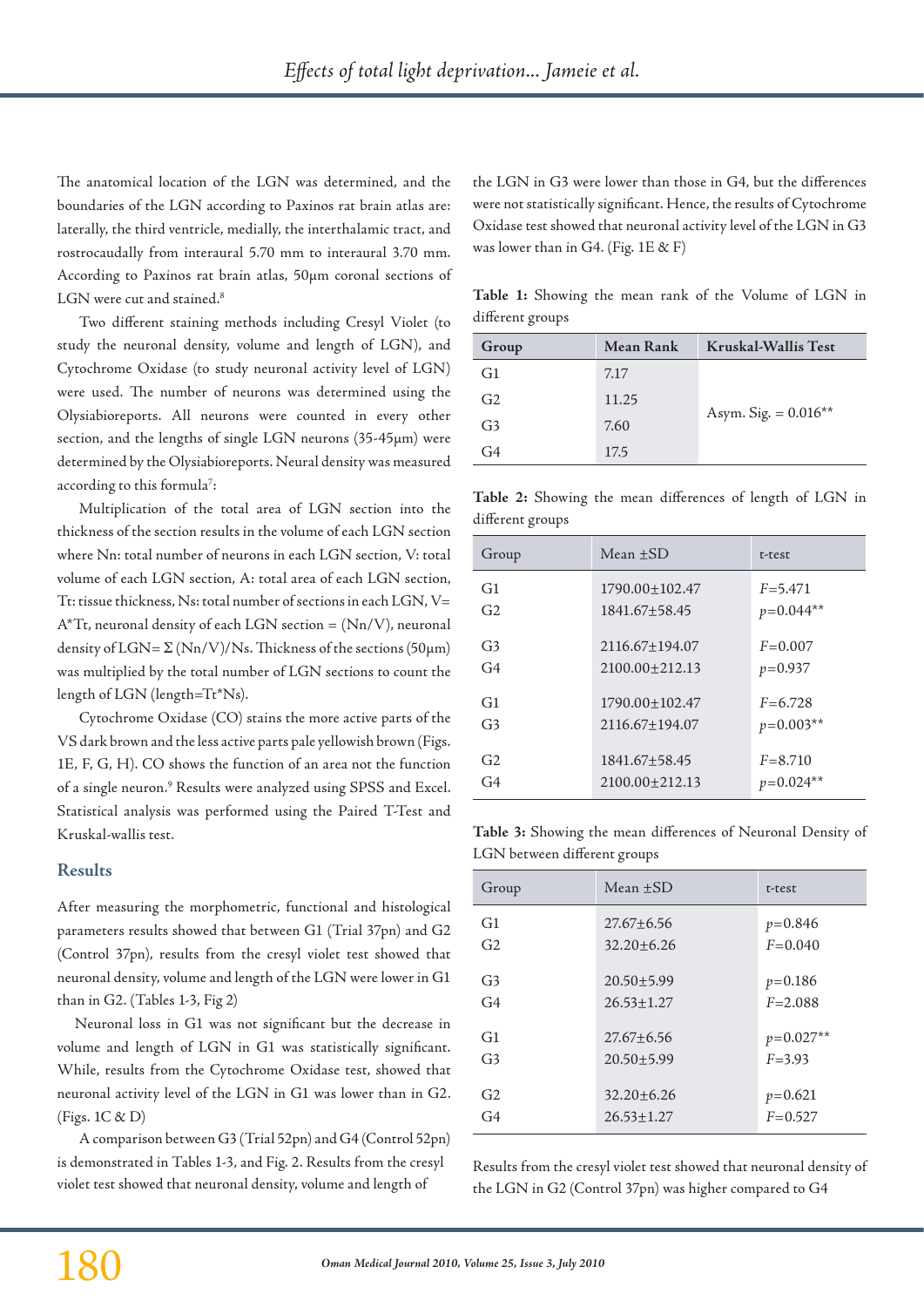(Tables 1-3, Fig. 2). The volume and length of LGN was lower in G2 than in G4, but there was no statistically significant difference between the two groups. On the other hand, results from the Cytochrome Oxidase test (Figs. 1C & E) suggest that neuronal activity levels of the LGN in G1 swas the same as that observed for G4.



**Figure 1:** Cresyl Violet and Cytochrome oxidase staining of LGN. A & B: Cresyl Violet showing the density of neurons in one LGN coronal section. C (G2), D (G1), E (G4) & F (G3): Cytochrome Oxidase (CO) showing the activity level of LGN (CO stains the more active parts of visual system into dark brown and less active parts to pale yellowish brown). Arrows are indicating the LGN. Scale bars (A: 2mm, B: 500µ, C: 5mm, D: 5mm, E: 5mm, F:5 mm) While a comparison between G1 (Trial 37pn) and G3 (Trial 52pn) is depicted in Tables 1-3 and Fig. 2.

#### **Discussion**

The visual system is plastic in response to altered visual stimuli, and visual deprivation in early postnatal life causes vast changes in visual dominance and results in a decline in visual responsive neurons in the visual cortex.10 The effects of total light deprivation including decreases in synaptic density, synaptic spines, neuronal size and number has been reported in different biological models such as primates, $11$  rats, $12$  and mice.<sup>13</sup> Since early 20th century, different methods of visual deprivation such as enucleation,



**Figure 2:** Histograms showing different parameters considered in this study. (G1: animals reared in dark room for a month from 7th PN; G2: control 37 PN rats; G3: reared in dark room for a month then taken back into normal condition for 15 days; and G4: control 52 PN rats.)

Monocular and binocular suture have been used to study the complex visual system and the extent and variety of changes after deprivation depend on timing and method in spite of the fact that these changes could be affected by surgical stresses.<sup>14,15,16</sup>

Since the presence of retina and its activity is critical to induce changes in the visual system, one cannot study the effects of light as a special visual stimulus by enucleation or lid suture. Among different methods, total light deprivation which was used in this study is the most appropriate method to study the effects of light. Neonate rats without any surgical operation of the retina or on any other visual areas were placed in a dark room and once the deprivation was over, they were prepared to be studied.

The results from this study showed that total light deprivation caused histological, morphometric and functional changes in LGN. The changes include neuronal loss, decrease in volume and length of LGN and decline in neuronal activity levels. (Figs. 1 & 2, Tables 1-4)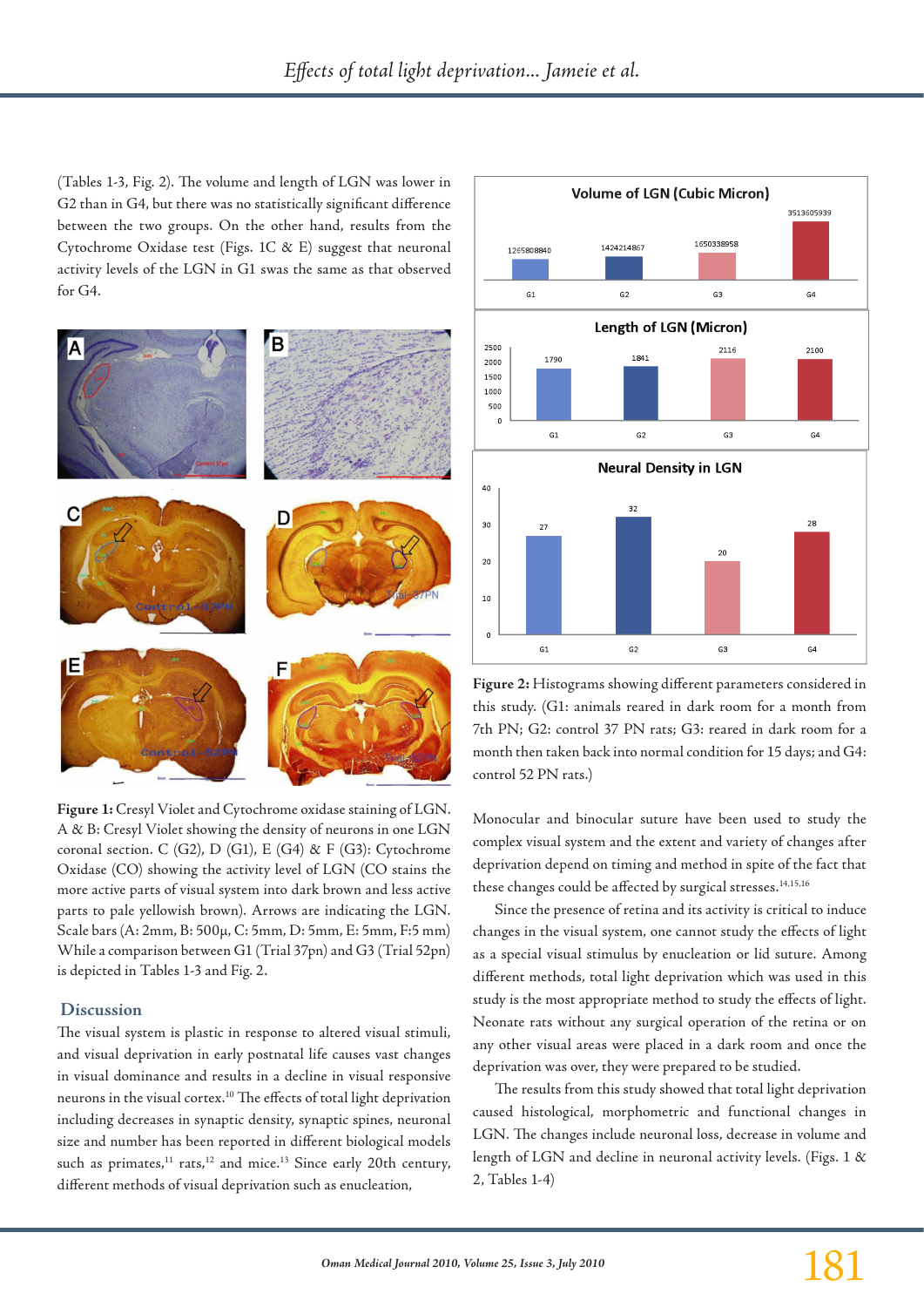A variety of studies have shown similar results. Fifkova et al. reported that monocular lid suture in 14pn rats decreases the volume of LGN.17 While Heumann et al. in 1980, claimed that binocular enucleation causes a 27% decrease in neuronal number, 25% decrease in Glial cells number and 57% decrease in total volume of LGN.16 From this current study, it would appear that neuronal loss and decrease in volume and length of LGN was due to cell death.18

However, Nucci et al. reported that short term visual deprivation in sensitive periods causes the visual cortex to lose responsive neurons.6 Then again, Nucci et al. in 2000 showed that visual deprivation causes apoptosis in LGN of neonate rats. As a result of cell death, the number of viable neurons is progressively decreased as the deprivation period increases.<sup>18</sup> They reported that apoptosis is responsible for neuronal loss in LGN. After deprivation retinal neurons are active enough to induce synaptic changes in LGN.19 Presynaptic retinal activity is necessary to induce cell death in LGN.18 Omitting presynaptic retinal activity by intra ocular injection of tetrodotoxin prevents increasing apoptotic cell number.<sup>20</sup> Hence, different authors have shown that the ablation of optic nerve prevents cell death in LGN.<sup>21</sup>

The importance of retinal activity to induce deprivation mediated cell death in LGN has been confirmed further by a variety of methods that block synaptic transmission of neurotransmitters.22 In this study, the retina was intact but deprived from light, therefore, retinal activity could have been able to induce cell death in LGN. Data have shown that during visual deprivation, retinal synaptic terminals transmit a signal which could be responsible for excessive release of nitric oxide (NO) and activation of the mechanisms of apoptosis.23

The most important candidate for these changes could be glutamate, an excitatory neurotransmitter which is released by the optic nerve in LGN.23 Visual deprivation during critical sensitive periods causes abnormal stimulation of glutamate receptors in LGN which activate NO synthase (NOS). NOS activation in turn causes excessive release of NO in LGN. NO breaks the DNA which activates PARP (poly ADP-ribose polymerase, which is attributed to causing a rapid drop in energy stores of neurons which consequently leads to cell death.<sup>24</sup> This study showed that the decrease in LGN neuronal number because of cell death is associated with a decline in neuronal activity level.<sup>24,25</sup> This would have been achieved because the toxic activity of NO and activation of PARP inhibit mitochondrial activity in LGN and total energy of the LGN is therefore decreased.26

The decrease in neuronal density in G3 (Trial 52pn) showed that even taking the rats back into normal condition would not improve the changes caused by light deprivation. This highlights

that the constant effect of light deprivation is critical during sensitive periods. Cell death occurred in LGN causing a constant decrease in neuronal density which was accompanied by decreases in volume and length of LGN in G3 (Trial 52pn). Carlson et al. in 1987 observed that short term binocular light deprivation caused deep constant changes in neuronal number and neuronal activity of the visual system in primates.<sup>27</sup>

While Nucci et al. reported that cell death causes an irreversible decrease in neuronal number of LGN, but the changes are reversible if visual deprivation ends when critical sensitive period starts.<sup>6</sup> Results of CO in G3 (Trial 52pn) showed lower neuronal activity of LGN compared to G4 (Control 52pn). This indicates that Ad Libitum for 15 days increased neuronal activity of the remaining neurons in LGN. However, increased neuronal activity level could have also been caused by compensatory mechanisms. The recovery of LGN neuronal activity showed capabilities that the remaining neurons could possibly compensate apoptotically lost neurons.<sup>6</sup> In addition, it has been reported that increased synaptic density after LD and Light exposure causes the neuronal activity of LGN to be increased.28,29

### **Conclusion**

Overall, it could be concluded that total light deprivation during critical periods would result in the loss of neurons and neuronal activity in visual areas specifically LGN which directly receives input from both retinas.

#### **Acknowledgements**

The authors reported no conflict of interest and no funding was received on this work.

#### **References**

- 1. Upledger J. A brain is born, Exploring the birth and development of the Central Nervous System. 1st ed. California, North Atlantic Books, 1996.
- 2. Van Camp N, Verhoye M, De Zeeuw CI, Van der Linden A. Light stimulus frequency dependence of activity in the rat visual system as studied with high-resolution BOLD fMRI. J Neurophysiol 2006 May;95(5):3164-3170.
- 3. Kawabata K, Maeda S, Takanaga A, Ito H, Tanaka K, Hayakawa T, et al. Apoptosis and retinal projections in the dorsal lateral geniculate nucleus after monocular deprivation during the later phase of the critical period in the rat. Anat Sci Int 2003 Jun;78(2):104-110.
- 4. Schmidt D, Spillman L. First research on developmental ambloypia due to early deprivation–Hans Berger's experiments in 1900. Perception 2005;34(7):765-767.
- 5. Sengpiel F., Kind PC. 2002. The role of activity in development of the visual system; Curr Biol. 10;12(23): 818-26.
- 6. Nucci C, Piccirilli S, Nisticò R, Cerlli L, Bagetta G. Excitotoxic mechanisms of apoptosis in the mammalian visual system following monocular visual deprivation. Pharmacol Toxicol 2002 Oct;91(4):153-157.